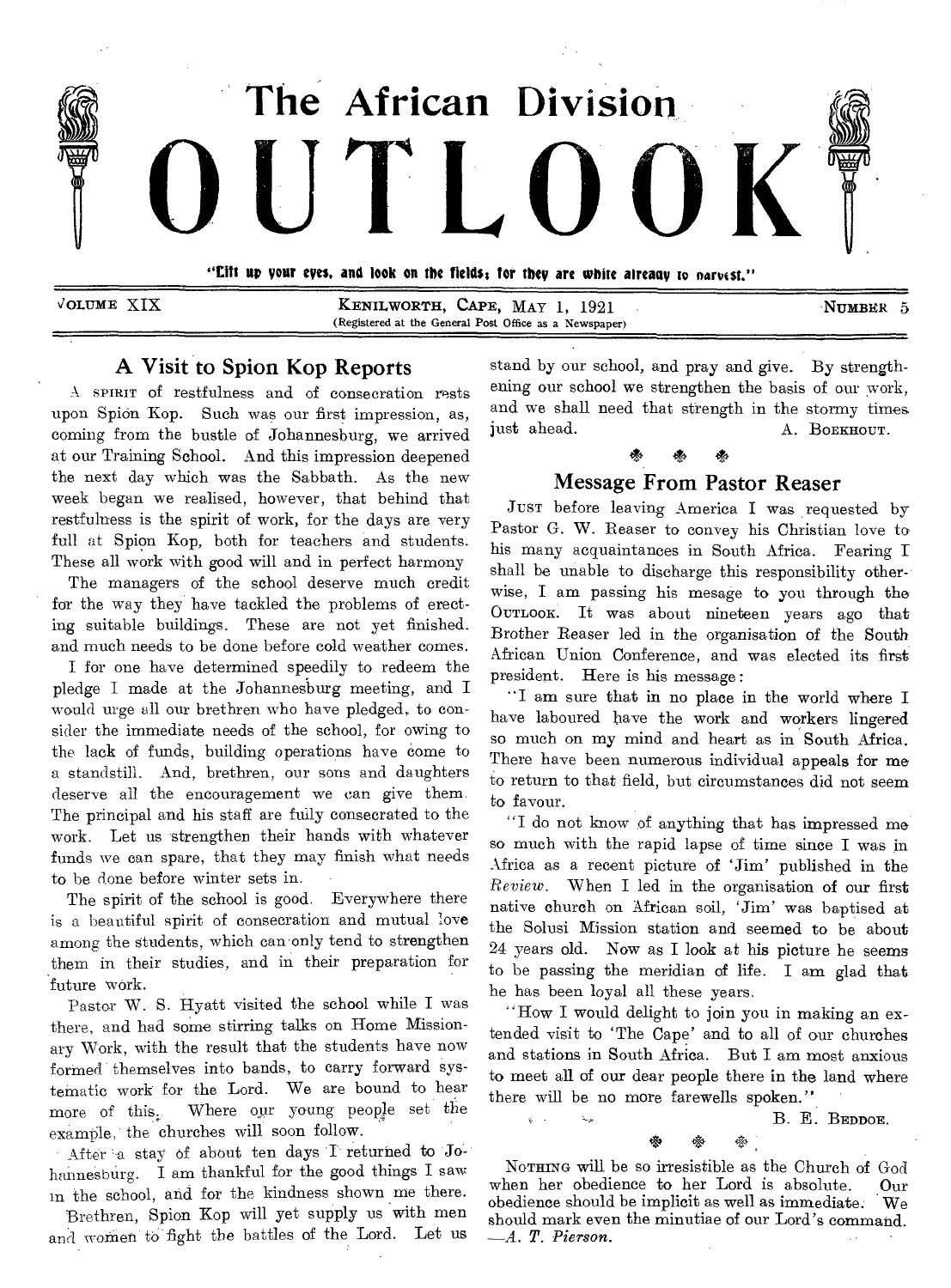## **Report from Ermelo**

THE three weeks' special effort in which meetings were held every night is now over. These meetings were well attended all through the effort, in spite of the fact that it rained most of the time. Now our little band of workers is broken up. Sister Dixie is busy canvassing the town, Brethren Marais and Vermaak are visiting some interests in outside districts, and the writer is following up the work in- the town. The Sunday evening meetings continue to be well attended.

We are glad to report some good results. Four persons have decided to keep God's commandments as a direct result of the public effort. There are others very much interested, with whom we are holding Bible studies, and we hope soon to have some more new members added to the Ermelo church. The prospects of the work in the Eastern Transvaal seem very good, and we hope to see Ermelo become a centre oi a great work in the last message.

 $^{\ast}$ We are trying to build up Sabbath-school, Home Missionary, and Young Peoples' Volunteer work. A prayer and missionary meeting is held on Wednesday evenings. The Missionary Volunteer Society, under the leadership of Sister Rusticus, meets Sabbath afternoons.

The church members all feel sad 'to have to bid farewell to Elder and Sister Birkenstock, who are moving from Ermelo to Maritzburg. They go with the prayers and good wishes of all the members of this church, most of whom have been brought into the truth as a result of their efforts.

We ask an interest in the prayers of our brethren. S. G. HITEN.

## **SOUTHERN UNION MISSION H. C.** OLMSTEAD, *Superintendent*

## **Notes**

PASTOR BRANSON recently spent three days at iMafeking where Pastor Anderson is conducting a tent effort for the natives. There he was joined by Pastor Olmstead, and, together they looked over the work being done and counselled regarding future plans. Brother and 'Sister Anderson are working hard, and the effort' seems to be a real success.

Brother Laurie Sparrow with his family recently arrived at Newcastle, Natal, from Rhodesia. He plans to do evangelistic work among the natives in that centre.

A native chief of Kafirland is calling urgently for a

teacher and evangelist for his 'village, and agrees to **NATAL-TRANSVAAL** provide the building if we can send the worker. There **Stranack** Street, Maritzburg is already a school at his place, but he seems to is already a school at his place, but he seems to realise that we have the truth. **• •** 

## **Through the Kafirland Field-11**

LEAVING the Temba church, Pastor Howard and I proceeded with Bro. Chas. Sparrow to his farm where an out school is being conducted. Here it was evident that our loyal brethren on farms can do much to advance God's work among the natives.

Going across country by cart and on foot to Martindale, we reached Grahamstown by train. In the splendid location there, the pastor of one of the largest churches allowed us to use his church for our meeting, The ninety adults present were greatly interested in the message given, the pastor himself manifesting a special desire to learn more. A native evangelist was left to carry on the work.

Our next stop was at Port Elizabeth, where a native worker was recently stationed. God's spirit **was**  manifestly present as we presented the message to a fair congregation in a large rented hall.

At Alice we were again joined by Brother Sparrow, who had driven over from his farm with our cart and horses. Here we found Pastor and Sister Smailes who also joined us in meeting with the little company of believers a few miles out of the town.

The East London location is the largest I have seen in South Africa. The company of ,believers there has been largely scattered, but the little church building will be a valuable aid in developing the work again. The advertised hour of our evening meeting came in the midst of an exceptionally heavy wind- and rainstorm. However, a goodly company were sufficiently interested to come and hear of the return of Jesus. God truly sent them a message that  $night$  and they were evidently much impressed. A native evangelist is now located **there.** 

**Arriving at King Williams Town** again, Pastor Howard proceeded to Bethel Mission by train, while I made the two day's drive by cart. Midway, I spent the night at the hospitable home of Brother and Sister Kearney. In the evening I enjoyed a meeting with this isolated family who have so few church privileges but who are faithfully living the blessed truth. Brother Kearney went with me to. Bethel Mission for a few days' visit.

At this mission we found the director, Brother W. **C. Tarr, and Sister Tarr, busy with the many** duties connected with a mission station. The mission farm, largely of heavy black and grey loam, is producing a very good crop of mealies, beans, etc., this year. The school of about fifty boarding students is being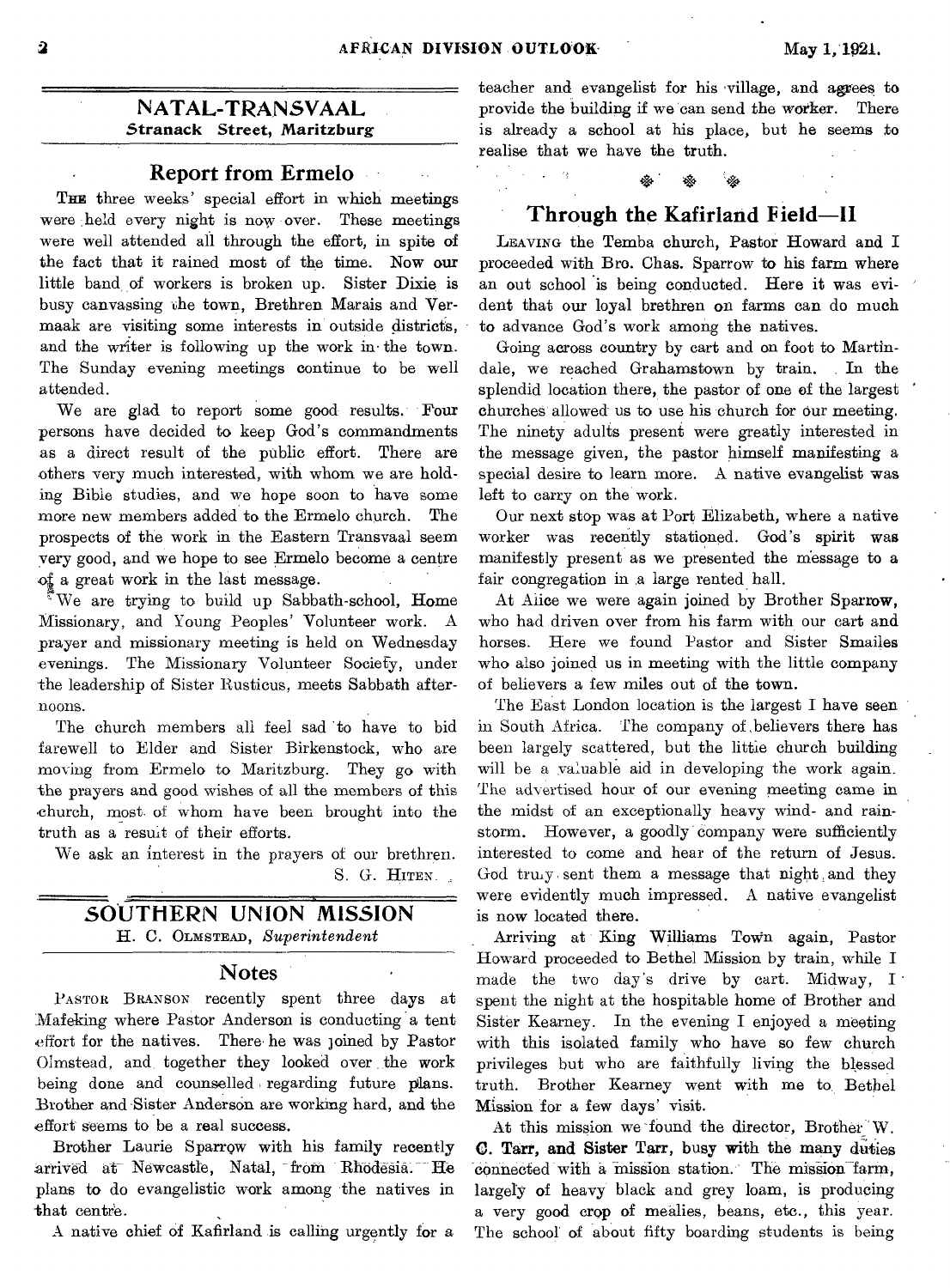ably taught by Sister V. Sutherland with the assistance of several native teachers.

We were much interested in this good school with its wonderful opportunities to train workers for the Amaxosa people.. It is planned to increase the school facilities, making it a strong training centre for the Southern Union Mission. Pastor and Sister Smailes are now located at Bethel, where he is doing evangelistic work in the vicinity. The prospects are bright for good results in this work and we believe God will give them many souls as they labour together with the Master.

During our tour we visited other places not mentioned and held meetings. Yet we were compelled to pass by some companies of believers. The prospects of our work in the Kafirland Field are encouraging and we anticipate a good growth. There seems to be a desire on the part of many to really know what is truth. H. C. OLMSTEAD.

## **Obituary**

SISTER ALICE NELSON, wife of Brother S. B. Nelson, died at the Sanitorium, Durban, March 9, 1921, at the age of 52 years. About six years ago Brother and Sister Nelson accepted this message and were baptised together. Sister Nelson has lived an exemplary Christian life both in her church relationship and

among her many friends, by whom she will be greatly missed. Shortly before her death, Brother and Sister Nelson reviewed their Christian experiences, when she said : "Jesus will take me just as a mother takes her little child into her arms and puts it to sleep." Her confidence in Jesus and His acceptance was firm and beautiful to the end.

Brother Nelson, who mourns the loss of a faithful wife, will have the sympathy of every member of the church with whom they have been associated. Pastor I. J. Hankins conducted the funeral service at the Durban church, after which interment was made in the Stellawood Cemetery where Sister Nelson awaits<br>the call of the Lifegiver. JOBL C. ROGERS. the call of the Lifegiver.

## Report of Tithes and Offerings for Quarter ending March. 31, 1921 **Orange Free State**

| Church                             |         | Tithe           |     |     |    |                  | $S.S.$ Off. |     |         | 13th S.O. |    | $Ann$ Off |          |
|------------------------------------|---------|-----------------|-----|-----|----|------------------|-------------|-----|---------|-----------|----|-----------|----------|
| Boschberg                          | 126 14  |                 | - 6 |     | 8  |                  | 9 10        | 2   | 4       | 3         |    |           |          |
| Reitz                              | 93      | -18             | 6   |     | 18 | 7                | -0          |     |         |           |    |           |          |
| Conference                         | 89      | 7               | 7   |     | 9  | $\boldsymbol{2}$ | 6           |     | 3       | 0         |    |           |          |
| Frankfort                          | 6       | 0               | 0   |     | ĥ  | 10               | 4           | 1.  | 6       | 9         |    |           |          |
| <b>Bloemfontein</b>                | 77      | 6               | 8   |     | 14 | 5                | 5           |     | 13 17   | 0         |    | 14        | 0        |
| Dewetsdorp                         | 1       | 8               | 0   |     | 7  | -1               | 7           |     | $2\;13$ | 6         |    |           |          |
| Pijdna                             | Ą,      | 0               | 0   |     |    | 19               | 3           |     |         |           |    |           |          |
| Parijs                             |         | 15 <sub>1</sub> | 0   |     |    | 315              | 8           | 1   | 9       | 7         |    |           |          |
| Paul Roux                          | 5       | 1               | 0   |     |    |                  | 3140        |     | 10      | 0         |    | 14 10     | $\Omega$ |
| Totals                             | £416 J7 |                 | 3   | £72 |    | 5                | 7           | £22 | 4       | 1         | £5 | 4         | $\Omega$ |
| Harvest Ingathering                |         |                 |     |     |    |                  |             |     |         |           |    | £12 16    | 6        |
| Amount pledged towards circulating |         |                 |     |     |    |                  |             | the |         |           |    |           |          |

Present Truth  $\qquad \qquad$  £298 9 0 Cash received in payment of pledges.  $\ldots \ldots$ .  $\ldots$  £30 18 9

D. A. WEBSTER.

*Treasurer,* 

**Report of Tithes and Offerings for Quarter ending March 35, 1921, Natal-Transvaal** 

| Church                         | Tithe                        | ļ                        | S.S. Off.   13th S. Off   Ann. Off. |
|--------------------------------|------------------------------|--------------------------|-------------------------------------|
| Conference Ch                  | 8<br>114<br>7                |                          |                                     |
| Durban                         | 338<br>$\boldsymbol{2}$<br>4 | 29 14<br>5               | 3<br>3<br>3                         |
| $Doorn$ poort                  | 3<br>6<br>10                 |                          |                                     |
| $\mathop{\rm Ermelo}\nolimits$ | 55<br>-15<br>6               | 27<br>7<br>7             |                                     |
| Hlobane                        | 259 11<br>10                 | 17<br>9<br>0             | 14<br>$\ddot{\phantom{0}}$<br>9     |
| Johannesburg                   | 521<br>5<br>0                | 17<br>6<br>8             | 3<br>0<br>0                         |
| Maritzburg                     | 11<br>87<br>3                | 7<br>15<br>$\Omega$      | 5<br>5<br>3                         |
| Pretoria                       | 44 12<br>11                  | 18<br>6<br>11            |                                     |
| Spion Kop                      | 15 18<br>$\boldsymbol{2}$    | 18<br>6<br>7             | 14<br>7<br>7                        |
| Aberdeen                       |                              | ı<br>0<br>0              |                                     |
| Brakpan                        |                              | 7<br>6                   |                                     |
| Benoni                         |                              | 3<br>0<br>10             |                                     |
| Barberton                      |                              | 15<br>1<br>3             | 7<br>6                              |
| Beaumont                       |                              | 5<br>3<br>1              | 1<br>$\mathbf{1}$<br>$\mathbf o$    |
| Boksburg                       |                              | $\overline{2}$<br>1<br>0 | 3<br>0 <sub>1</sub>                 |
| Germiston                      |                              | 11<br>4<br>10            | 15<br>0                             |
| Klerksdorp                     |                              | 4<br>2<br>10             |                                     |
| Krugersdorp                    |                              | 6<br>17<br>9             |                                     |
| Klipplaatsdrift                |                              | 10<br>0                  |                                     |
| Leeuwkraal                     |                              | 7<br>0                   |                                     |
| Messina                        |                              |                          | $\bf{0}$<br>$\mathbf{1}$<br>0       |
| Standerton                     |                              | $\mathbf{a}$<br>7<br>8   |                                     |
| Sweetwaters                    |                              | 10 <sub>8</sub><br>8     | 5 17<br>6                           |
| Sundries                       |                              | 6 <sup>°</sup><br>12     |                                     |
| $\operatorname{Tota}1$         | 1440 17 11                   | 166 10                   | 8<br>49<br>4 10                     |

T. J. GIBSON,

*Treasurer.* 

#### **Cape Conference**

| Church           | Tithe     |          |     | S.S. Off. |                |          | 13th S. S. Off. $ $ Ann Off. |          |   |   |         |   |
|------------------|-----------|----------|-----|-----------|----------------|----------|------------------------------|----------|---|---|---------|---|
| Adelaide Co.     |           |          |     | 1         | $\overline{4}$ | 0        |                              |          |   |   |         |   |
| Beaconsfield     | 155       | 5        | 9   |           | 20 16          | б        | 8                            | 10       | 7 |   | 15      | 0 |
| Cape Town        | 112       | 3        | 2   | 9         | 11             | 1        | 4 18                         |          | 7 |   | 5       | 0 |
| Cathcart         |           |          |     |           | 2              | 0        |                              |          |   |   |         |   |
| $Claremont$      | 106       | 2        | -11 | 28        | 2              | 2        | 13 19                        |          | 6 |   |         |   |
| Conference       | 103 15 10 |          |     | 10        | 7              | 9        |                              | 14       | 3 | 1 | 0       | 0 |
| Content Co.      |           |          |     | 1         | 2              | 0        |                              |          |   |   |         |   |
| East London      |           | 12 11    | 0   | 5         | 6              | 10       |                              | 9        | 0 |   | $2\,12$ | 6 |
| Kuruman          | 8         | 8        | 9   |           |                |          |                              |          |   |   |         |   |
| Mafeking Co.     |           |          |     | 2         | 11             | 0        |                              | 4        | 0 |   |         |   |
| Parow            | 12        | 0        | 0   | 2         | 0              | 9        |                              | 16       | o |   |         |   |
| Port Elizabeth   | 8         | 8        | 9   |           | 11             | $\bf{0}$ |                              |          |   |   |         |   |
| Queenstown       | 13        | 11       | 10  | 2         | 1              | 4        |                              | 6        | Ω |   |         |   |
| Rokeby Park      | 61        | 1        | 8   | 6         | 7              | 10       | 2                            | $\bf{0}$ | 6 |   |         |   |
| Salt River       | 27        | 10       | 0   | 2         | 16             | 8        | f.<br>L                      | 16       | 7 |   |         |   |
| Taungs           |           | 47 11 11 |     | 7         | 12             | 0        | 1                            | 10       | 2 |   |         |   |
| Uitenhage W. Co. |           |          |     | 1         | Ö              | 0        |                              |          |   | 1 | Ω       | o |
| Uitenhage Col.   | 10        | 5        | o   | 1         | 7              | 10       |                              | 10       | 8 |   |         |   |
| Total            | £678 16   |          | 7   |           | 103 0          | 9        | 35 15 10                     |          |   |   | $5\,12$ | 6 |
|                  |           |          |     |           |                |          |                              |          |   |   |         |   |

Weekly Offerings £1 19 7

*Treasurer.* 

#### **A Correction**

IN the MISSIONARY of March 15, the report of Tithes *and*  Offerings for the Orange Free State Conference was said to be for the quarter ending September 30, instead of December 31, as it should have been.

A. FLOYD TARR,